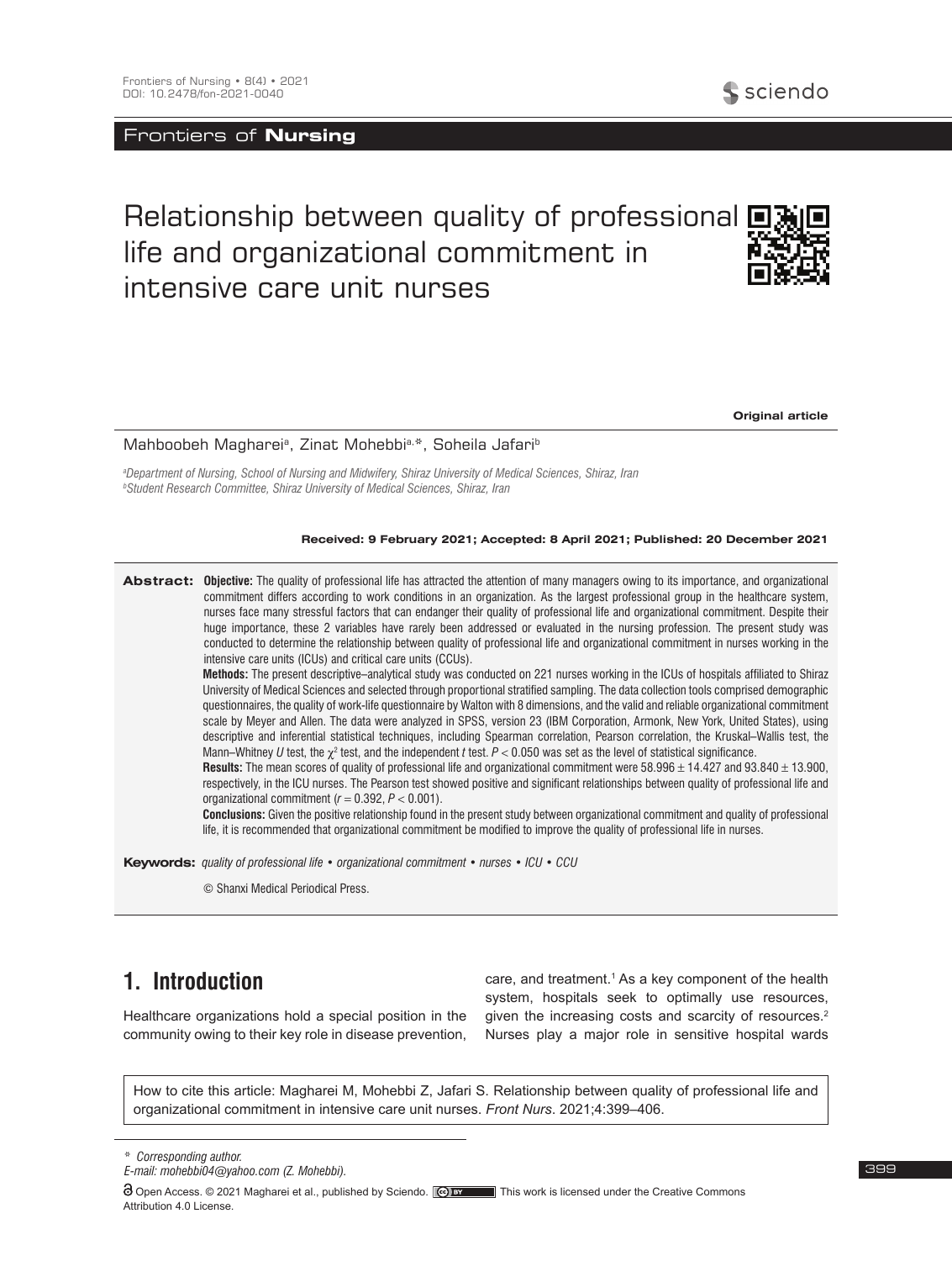such as intensive care units (ICUs), which are equipped with state-of-the-art technologies and facilities required for the care of critically ill patients.<sup>3</sup> Being in a lifethreatening condition, patients in ICUs need continuous monitoring by specialists and trained nurses for diagnosis, management, and care. These nurses should have ample knowledge of physiological warning signs and be able to appropriately respond to rapid changes in patient status.<sup>3</sup> Empowering nurses as an important human resource of hospitals reduces occupational stress and promotes organizational commitment and trust, productivity, participation in decision-making, quality care, patient satisfaction, self-sufficiency, a sense of independence, self-confidence, accountability, and ultimately organizational effectiveness. Moreover, levels of job satisfaction, motivation, and organizational loyalty are higher in empowered staff in such a way that they tend to involve themselves more in achieving organizational goals.<sup>4</sup>

Human resources are considered the most valuable asset in organizations. Paying attention to the needs of the staff and their psychophysical health and improving the quality of their professional life is therefore crucial for increasing the productivity and efficiency of organizations.5 Quality of professional life refers to actual work conditions in an organization such as wages and benefits, welfare facilities, health and safety measures, participation in decision-making, and work management methods. The perception of staff of their job is specifically explained by the quality of professional life,<sup>6</sup> which is evaluated as a criterion for occupational performance according to their psychosocial characteristics and the degree to which they adapt to work conditions.<sup>7</sup> High quality of professional life is essential for organizations that prioritize recruiting and retaining their personnel. On the other hand, poor quality of professional life is a major problem that affects all the personnel irrespective of their position and situation and indirectly damages their morale and increases their absenteeism, desertion, and mental stress by causing fatigue and job dissatisfaction<sup>8</sup>

With a sublime position in organizational behaviors, organizational commitment refers to the strong desire of a member to remain in the organization, their tremendous efforts to achieve organizational goals, and their firm belief in organizational values and objectives.<sup>9</sup> According to Cohen, high organizational commitment results in useful outcomes, including enhanced performance effectiveness and productivity and reduced desire for desertion and absenteeism at individual and organizational levels.<sup>10</sup> Identifying the factors and features that improve commitment, therefore, appears worthwhile for organizations.<sup>11</sup> The organizational factors that improve organizational commitment include the high quality of professional life and job security.<sup>12</sup> Increasing commitment and accountability in human resources is particularly important in health organizations, as the clients of these organizations themselves constitute the human resources of other organizations.13 At the forefront of health care, nurses not only should provide excellent levels of patient care but also should have to play an active role in proceeding with major organizational tasks.14 Having the perception that the organization has adequately contributed to their support and welfare helps nurses work effectively and make greater efforts to cope with stressful circumstances. Benefiting from factors such as industry-standard salaries, proper retirement plans, frequent merit-based promotions, greater availability of leave, and rewards for exceeding established standards of performance improves organizational commitment and the desire to stay.15

The heavy workload of ICU nurses associated with psychophysical pressure is caused by taking care of critically ill patients, working shifts, their high number of working hours, a lack of auxiliary workforce, and using advanced care equipment.

Given the effect of the heavy workload on quality of professional life and organizational commitment in ICU nurses and the failure to concurrently investigate these 2 variables in ICU and critical care unit (CCU) nurses in the literature, the present study was conducted to determine the relationship between quality of professional life and organizational commitment in ICU nurses and provide managers with the necessary support, counseling, and treatment.

# **2. Methods**

The present descriptive, analytical, and cross-sectional study was conducted from 2018 to 2019 on a population comprising 530 clinical staff working in adult ICUs and CCUs of 3 hospitals affiliated to Shiraz University of Medical Sciences. The sample size, based on the findings of the study of Mehdad et al,<sup>16</sup> was calculated as 221 in MedCalc (MD Aware, LLC, New York, United States)with a 90% test power and a 5% alpha error. Structural equation modeling was used to explain the relationships among the variables. The sample size in each hospital was then determined using proportional to size cluster sampling. The inclusion criteria comprised willingness to participate in the study, having a minimum of bachelor's degree in nursing, having >1 year of work experience in ICUs, and being a clinical nurse rather than a manager.

The data were collected using the following three questionnaires: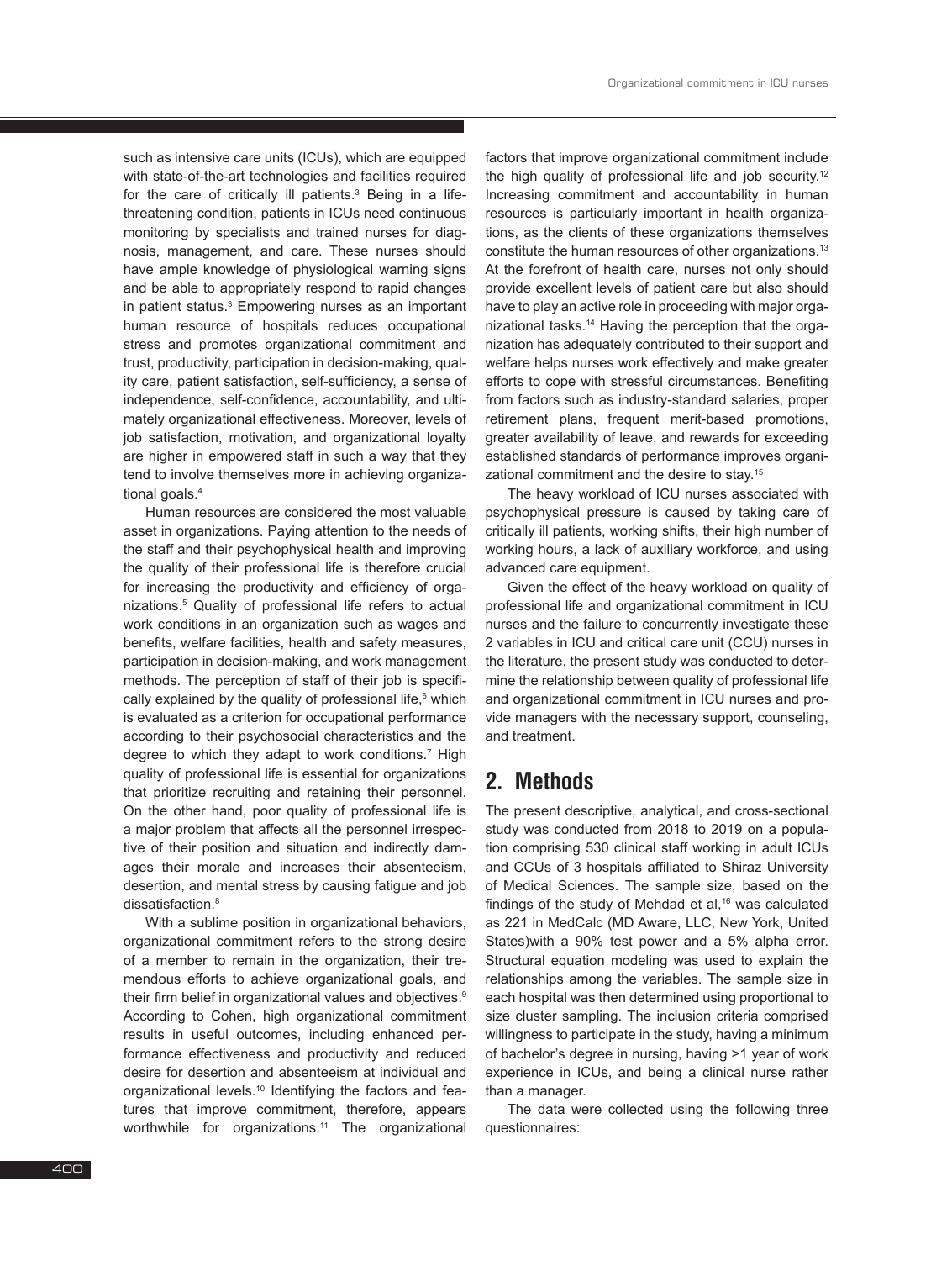- (1) Demographic questionnaire: The study subjects completed this questionnaire, which comprised personal and occupational details, including age, gender, level of education (from bachelor to PhD), type of CCUs or ICUs, the number of shifts per week, type of employment, years of work experience, amount of income, marital status, the number of children, and type of residence (personal, tenant, and so on). This questionnaire was developed according to previous studies and expert comments.
- (2) The quality of work-life questionnaire based on an 8-component model was proposed by Walton: This 27-item questionnaire was used to measure 8 dimensions, i.e., adequate and fair compensation, safe and healthy working environment, providing an opportunity for continued growth and security, constitutionalism in the organization, the social relevance of work-life, total life span, social unity, and integration and development of human capabilities. The items were scored on a 5-point Likert scale ranging from 1 (very low) to 5 (very high)  $[8]$  with scores of 27–45, 46–90. and more than 91 suggesting the poor quality. moderate quality, and high quality of professional life, respectively.<sup>17</sup> In 1973, Walton<sup>18</sup> confirmed the construct validity of this questionnaire by calculating a coefficient value of 0.780 and its reliability by calculating a Cronbach alpha value of 0.850. Hadizadeh Talasaz et al<sup>19</sup> also confirmed the validity of this questionnaire by reporting an internal consistency coefficient value of 0.920 and its reliability by calculating a Cronbach alpha value of 0.830.
- (3) The organizational commitment scale: This 24-item questionnaire was introduced by Allen and Meyer<sup>20</sup> in 1990, which comprised 3 dimensions, i.e., affective commitment, continuance commitment, and normative commitment. The items were scored on a 7-point Likert scale ranging from 7 (completely agree) to 1 (completely disagree), with higher scores denoting higher commitment and the total score being 24–168.20,21 A total score of 24–72, 73–121, and 122–168 showed low commitment, moderate commitment, and high commitment, respetively.<sup>22</sup> In 1990, Allen and Meyer<sup>20</sup> determined a reliability coefficient value of 0.870 for affective commitment, 0.750 for continuance commitment, and 0.790 for normative commitment. Moreover, Makarem et al.<sup>23</sup> confirmed the face and content validity of this scale, as well as its reliability, by calculating a Cronbach alpha value of 0.706.

The data collected were analyzed in SPSS, version24 (IBM Corp. Released 2016. IBM SPSS Statistics for Windows, version 24.0. Armonk, NY: IBM Corp.), using descriptive statistics, including relative frequency, frequency and mean, and inferential statistics such as the independent *t* test, Analysis of Variance (ANOVA), and the Pearson correlation coefficient. The level of statistical significance was set as  $P < 0.050$  and the confidence interval as 95%. The Kolmogorov–Smirnov test was also performed before conducting the statistical tests to investigate the distribution normality of the data.

# **3. Results**

The mean age of the 221 participating nurses was  $30.630 \pm 5.140$  years, their mean work experience was  $6.900 \pm 5.240$  years, and most of them had a monthly salary of  $30 \pm 0.41$  million Iranian rial (IRR). Moreover, 76.90% of them were women, 52% married, 71% childless, 49.30% tenants, and 28.50% officially employed, while 88.20% had a bachelor's degree and 93.20% worked shifts. More than 70% of the nurses also worked 7–8 shifts a week (Table 1).

According to Table 2, the total mean score of quality of professional life was  $58.990 \pm 14.420$  in the nurses and that score was high in 35 (15.80%), moderate in 184 (83.30%), and low in 2 (0.90%) nurses. According to Table 3, the total mean score of organizational commitment was  $93.840 \pm 13.900$  and this score was high in 11 (5%), moderate in 200 (90.50%), and low in 10 (4.50%) nurses.

The present study found that the main study variables, i.e., quality of professional life and organizational commitment, are not associated with age, gender, level of education, number of shifts, type of shift, number of children, type of residence, type of employment, and work experience. Significant relationships were, however, observed between the type of unit and quality of professional life  $(P = 0.030)$ . Table 2 presents the mean scores of quality of professional life and its dimensions, with the development of human capabilities receiving the highest score of  $9.390 \pm 3.100$  and adequate and fair compensation receiving the lowest score of 5.480 ± 1.800. The mean score of quality of professional life, obtained as 58.990 ± 14.420, was also categorized as moderate (Table 2).

According to Table 3, normative commitment received the lowest score and continuance commitment received the highest score. The score of organizational commitment with a mean of  $93.840 \pm 13.900$  was also moderate.

The Pearson test showed positive and significant relationships between quality of professional life and organizational commitment (*r* = 0.39, *P* < 0.001) (Table 4).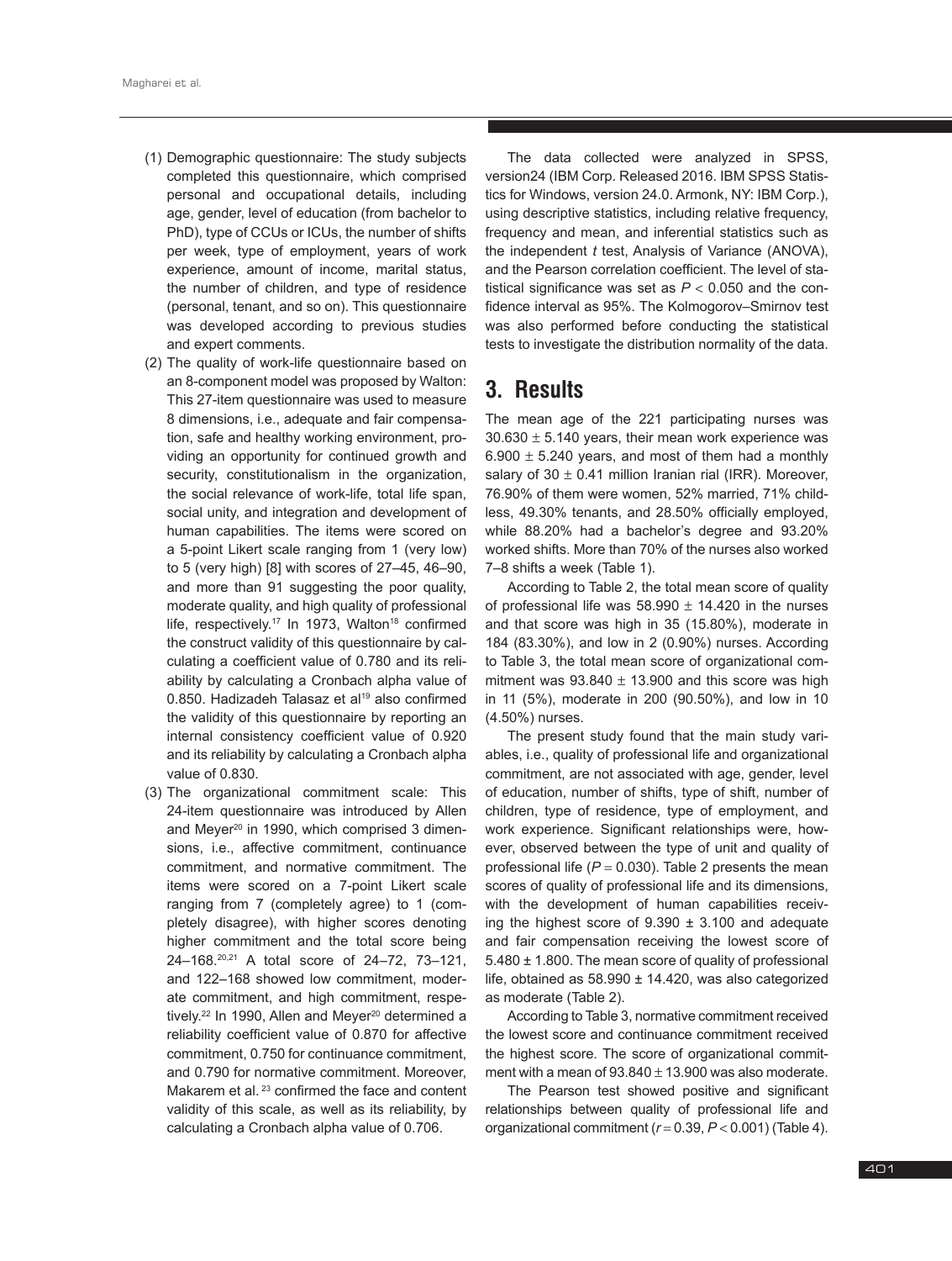| Demographic factor        | Percent (%) | $P$ value                    |                           |  |
|---------------------------|-------------|------------------------------|---------------------------|--|
|                           |             | Quality of professional life | Organizational commitment |  |
| Gender                    |             | 0.963                        | 0.501                     |  |
| Female                    | 76.9        |                              |                           |  |
| Male                      | 23.1        |                              |                           |  |
| Level of education        |             | 0.229                        | 0.097                     |  |
| Bachelor                  | 88.2        |                              |                           |  |
| Master + Master's student | 11.3        |                              |                           |  |
| $PhD + PhD student$       | 0.5         |                              |                           |  |
| Type of unit              |             | 0.035                        | 0.063                     |  |
| Internal ICU              | 18.6        |                              |                           |  |
| Surgical ICU              | 17.6        |                              |                           |  |
| Neurosurgery ICU          | 21.7        |                              |                           |  |
| Emergency ICU             | 7.2         |                              |                           |  |
| Cardiac surgery ICU       | 11.8        |                              |                           |  |
| ICU general               | 17.2        |                              |                           |  |
| ICU central               | 5.9         |                              |                           |  |
| Number of shifts per week |             | 0.409                        | 0.629                     |  |
| 5 and 6                   | 14.1        |                              |                           |  |
| $\overline{7}$            | 36.2        |                              |                           |  |
| 8                         | 35.7        |                              |                           |  |
| $9\,$                     | 14          |                              |                           |  |
| Type of employment        |             | 0.650                        | 0.264                     |  |
| Official                  | 28.5        |                              |                           |  |
| Contractual               | 11.3        |                              |                           |  |
| Conventional              | 14.5        |                              |                           |  |
| Company                   | 17.6        |                              |                           |  |
| Projective                | 28.1        |                              |                           |  |
| Marital status            |             | 0.426                        | 0.599                     |  |
| Married                   | 52          |                              |                           |  |
| Single                    | 48          |                              |                           |  |
| Number of children        |             | 0.153                        | 0.125                     |  |
| 0                         | 71          |                              |                           |  |
| $\mathbf{1}$              | 21.7        |                              |                           |  |
| $\mathbf{2}$              | 7.2         |                              |                           |  |
| Type of residence         |             | 0.390                        | 0.269                     |  |
| Personal                  | 42.1        |                              |                           |  |
| Tenant                    | 49.3        |                              |                           |  |
| Dorm                      | 8.6         |                              |                           |  |

*Note*: ICU, intensive care unit.

Table 1. Frequency percentage of demographic variables and their relationship with quality of professional life and organizational commitment.

# **4. Discussion**

The present study was conducted to determine the relationship between quality of professional life and organizational commitment in ICU and CCU nurses. The findings suggested moderate levels for quality of

professional life in these nurses (total score  $=$  58.990), which is consistent with previous findings reported in the literature.<sup>6,8,9</sup> Research conducted in Iran, such as a study by Bakhshi et al.,<sup>8</sup> also suggested the moderate quality of professional life in healthcare workers. Paying attention to the dimensions of quality of professional life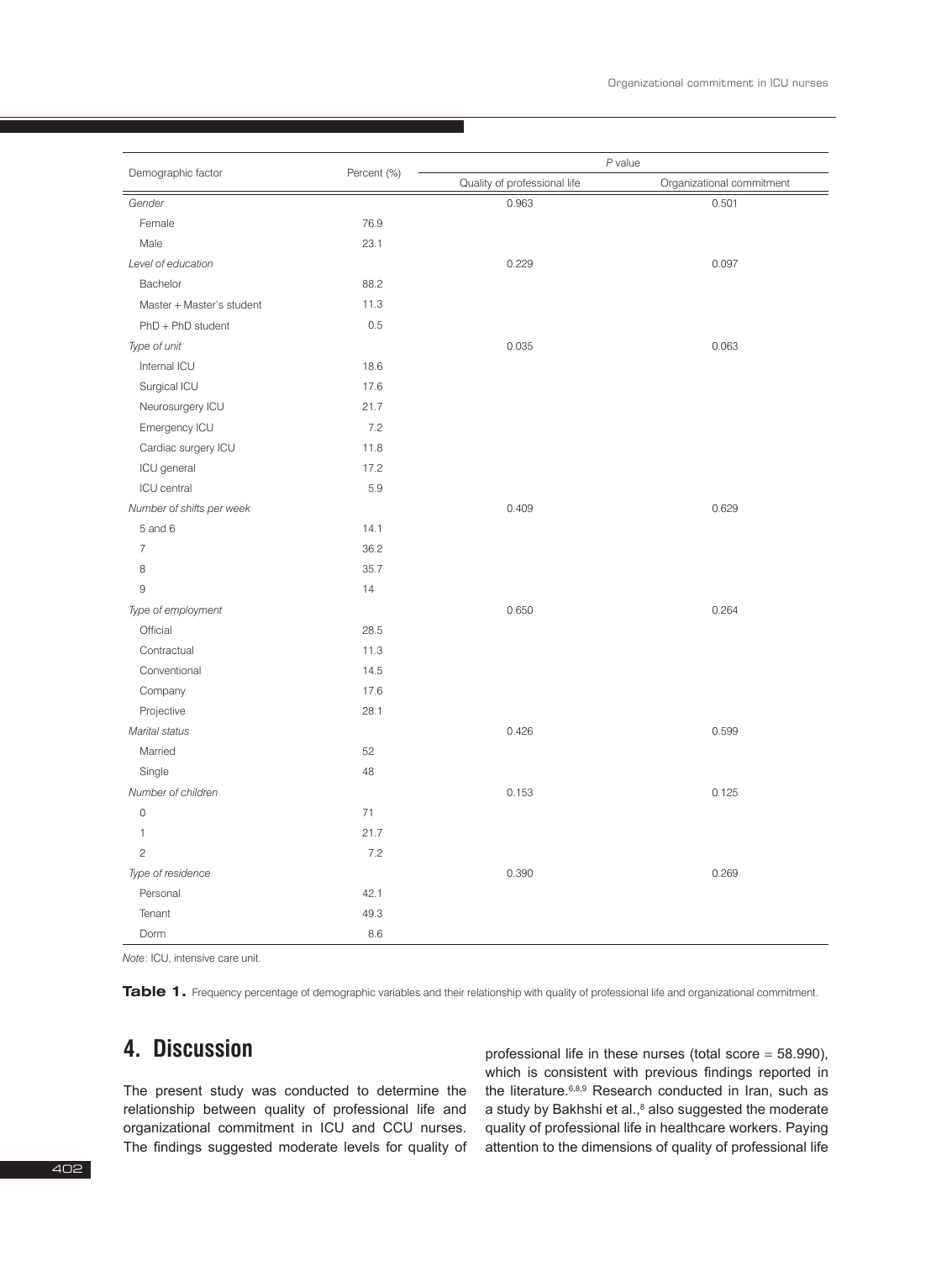| Variable                                                                                 | $M \pm SD$        | Min | Max |
|------------------------------------------------------------------------------------------|-------------------|-----|-----|
| Fair compensation                                                                        | $5.480 + 1.840$   | 3   | 12  |
| Safe environment                                                                         | $6.450 + 2.130$   | 2   | 13  |
| Opportunity for growth                                                                   | $6.440 + 2.380$   | 1   | 13  |
| Constitutionalism in the<br>organization                                                 | $8.420 + 3.220$   | 1   | 17  |
| Social relevance                                                                         | $6.700 + 2.290$   | З   | 12  |
| Total life space                                                                         | $6.720 + 1.850$   | З   | 11  |
| Integration in the<br>organization                                                       | $9.360 + 2.960$   | 4   | 16  |
| Development of human<br>capabilities                                                     | $9.390 + 3.150$   | 4   | 20  |
| The total score of quality<br>of professional life (sum<br>of all the following factors) | $58.990 + 14.420$ | 27  | 101 |

*Note*: M, mean; SD, standard deviation; ICUs, intensive care units.

**Table 2.** The mean score of quality of professional life and its dimensions in nurses of ICUs.

| Variable                                                                   | $M + SD$          | Min | Max |
|----------------------------------------------------------------------------|-------------------|-----|-----|
| Affective commitment                                                       | $31.270 + 7.900$  | 11  | 56  |
| Continuance commitment                                                     | $32.370 + 4.600$  | 17  | 47  |
| Normative commitment                                                       | $30.190 + 6.600$  | 14  | 50  |
| Organizational commitment<br>(the sum of the three-<br>dimensional scores) | $93.840 + 13.900$ | 60  | 139 |

*Note*: M, mean; SD, standard deviation; ICUs, intensive care units.

**Table 3.** The mean score of organizational commitment and its dimensions in nurses of ICUs.

and the factors improving it is therefore crucial. Moreover, Kelbiso et al.<sup>24</sup> found the quality of professional life to be low and moderate in the majority of participants and high in 32.80%. Furthermore, Almalki et al.<sup>25</sup> found the participants to be dissatisfied with their quality of professional life. These discrepancies in results can be explained by differences in organizational management in different countries and the financial status, workplace environment, and psychological characteristics of 2 different communities.

The present study found a high quality of professional life in 2 (0.90%) of the nurses, which is almost consistent with the results obtained by Sakkaki et al.26, who reported a high quality of professional life in none of the 85 participants. This might have been caused by the exposure of ICU and CCU nurses to emergency and unexpected situations and high levels of workplace noise and timings of their shift works, long working hours, disproportionate salary to responsibility, heavy workload, and high stress levels, which can affect their perception of the quality of professional life.

| Items | Quality of professional life | Organizational commitment |
|-------|------------------------------|---------------------------|
|       |                              | 0.392                     |
|       |                              |                           |
|       |                              | < 0.001                   |
|       |                              |                           |

*Note*: ICUs, intensive care units.

Table 4. The relationship between quality of professional life and organizational commitment in nurses of ICUs (the Pearson test).

The present study reported moderate levels for organizational commitment (score  $= 93.840$ ), which is consistent with the majority of studies conducted in Iran and other countries.<sup>22,27,28</sup> The poor organizational and occupational factors, including organizational justice, job satisfaction, job safety and security, organizational conflict, and burnout reported in the literature can justify the moderate organizational commitment in nurses in Iran. Improving organizational commitment is crucial, given its effect on the occupational performance of staff and that unfavorable organizational commitment is associated with consequences such as desertion by nurses, which can seriously disrupt hospital activities.<sup>22</sup>

The mean scores of dimensions of organizational commitment are 32.37% for continuance commitment, 31.27% for affective commitment, and 30.19% for normative commitment; it seems that continuance commitment is the best predictor of organizational commitment, followed by affective commitment and normative commitment. Continuance commitment suggests that employees accumulate capital in the organization, and the longer their stay in the organization, the more capital they can accumulate, which makes losing it costly.<sup>29</sup> Continuance commitment, therefore, reflects the cost of leaving the organization versus the benefits of staying, and employees with continuance commitment are highly likely to avoid leaving their organization and joining a new organization as a result of comparing the investments and benefits of the new job with those of their current occupation.30 Normative commitment received the lowest score in the present study. Normative commitment refers to a sense of responsibility in employees for the investment made in them by the organization. Employees with normative commitment tend to remain committed and serve the organization unless their duties are discharged and they get legally and ethically relieved.30

The present study found the highest level of commitment in the staff to be associated with their continuance commitment, which is consistent with the results of a study by Abbaszadeh et al. in nurses.<sup>29</sup> Veličković et al. 31 found the score of affective commitment to be the highest in nurses in Serbia compared to that of other dimensions. Roohi et al. 32 found the score of normative commitment to be the highest compared to the scores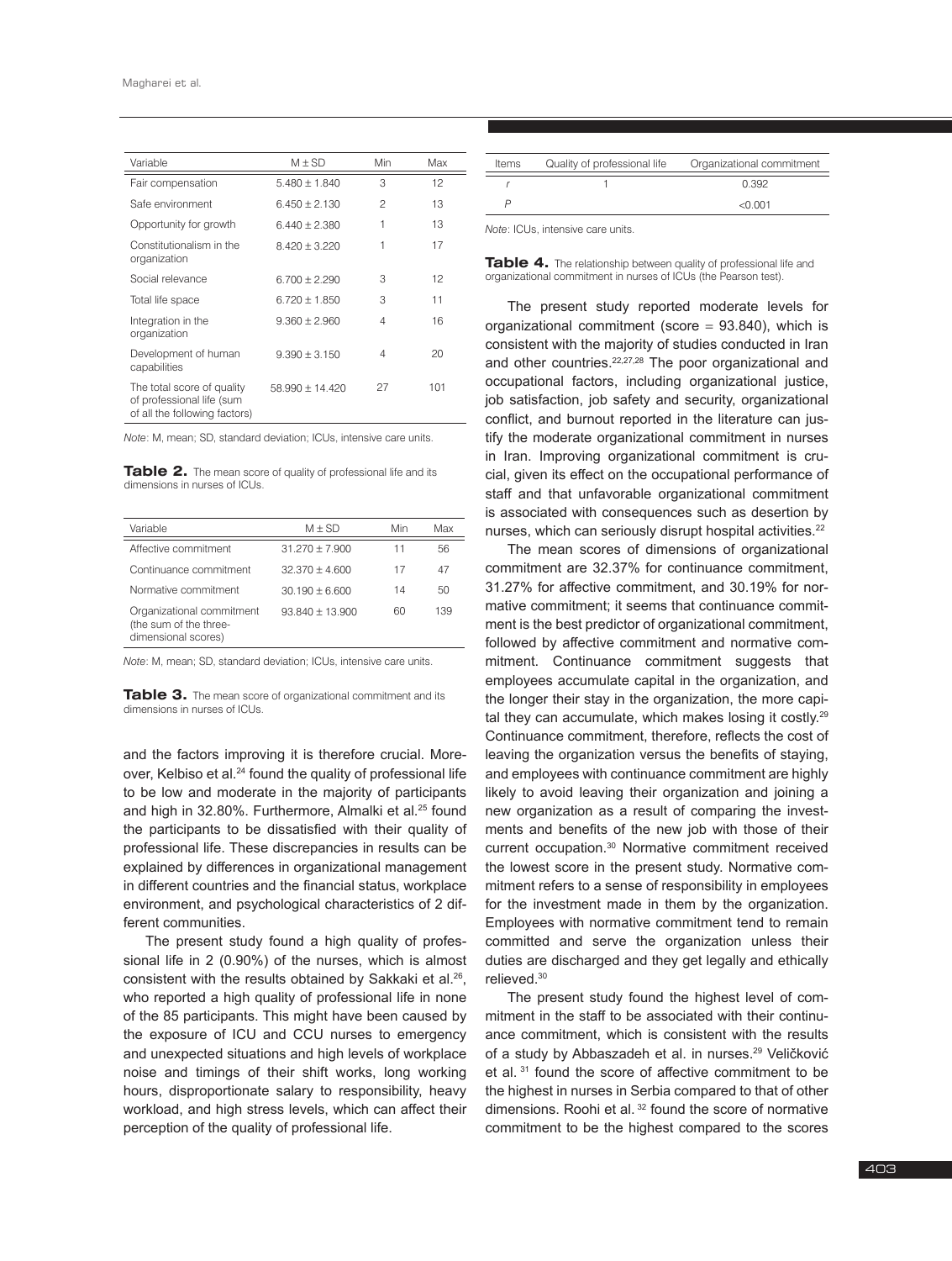of other dimensions of organizational commitment, which is inconsistent with the present findings. Ebadi et al.<sup>33</sup> and Delgoshaei et al.,<sup>34</sup> however, found affective commitment in nurses to receive the highest score compared to the scores of other dimensions of organizational commitment. These differences in organizational commitment can be attributed to personal, organizational, and non-organizational factors. Although effective commitment appears to emotionally link employees to the organization, continuance commitment is more effective in securing their commitment to the organization. Employees who observe that ethical values are observed in organizational decision-making are more willing to stay with their organization, especially when they feel their personal ethical values are compatible with those of the organization.29

The result of the present study shows positive and significant relationships between quality of professional life and organizational commitment, which is consistent with the findings obtained by Eren and Hisar,<sup>35</sup> Zarei et al.,<sup>9</sup> Hadizadeh Talasaz et al., <sup>19</sup> and Hashempour et al.<sup>36</sup>

The correlation between organizational commitment and quality of professional life suggests a mutual relationship between these variables in a way that increasing or decreasing either one, respectively, increases or decreases the other. The potentially significant effect of quality of professional life on organizational commitment in employees can result in certain favorable behaviors in the organization and increase efficiency and effectiveness. To improve attachment and commitment to the organization in their employees, organizational managers should therefore pay special attention to the quality of professional life and take measures to enhance it. On the other hand, the damage caused by failing to pay attention to organizational commitment makes employees find ways to satisfy their needs, which often contradicts collective interests, disrupts social relationships, and creates a vicious circle.

# **5. Conclusions**

The findings of the present study indicated the presence of positive and significant correlations between quality of professional life and organizational commitment. Organizational managers are therefore recommended to adopt policies and measures in a way that their employees find their workplace more favorable and their commitment to the organization strengthened. These programs include providing support by the management, improving supervision, holding training sessions, observing organizational justice, making efforts for fair payments, and striking a balance between work and life through increasing availability of leave, providing recreational and sports facilities, and improving the physical condition of the workplace.

### **Limitation**

The limitations of the present study included the potential bias in the responses of the nurses, which was caused by their spiritual status, and prevailed despite the fact that they were suitably briefed on the study objectives before distribution of the questionnaires. Furthermore, the potential effect of personal differences between the study subjects on their perception of the quality of professional life was beyond the researcher's control. Further studies are therefore recommended to be conducted using more accurate methods, such as semi-structured in-depth interviews through qualitative research, to investigate the quality of professional life and organizational commitment in nurses.

# **Acknowledgments**

The present article was extracted from a master's thesis on Adult Critical Care Nursing by Soheila Jafari in the School of Nursing and Midwifery supervised by Mahbobeh Mogharei. This article is approved and financially supported by the Ethics Committee of Shiraz University of Medical Sciences on 28 March 2018 (code: 97-17144). The authors would like to express their gratitude to the authorities of the Deputy of Research of Shiraz University of Medical Sciences and the ICU nurses of teaching hospitals affiliated with this university for their cooperation.

# **Ethical approval**

The study protocol was approved by the Ethics Committee of Shiraz University of Medical Sciences (code: 970108-17144), and the researcher presented to the study setting and made the necessary arrangements with the relevant authorities, then introduced himself to the participants, briefed them on the study objectives, ensured their right to withdraw from the study at their own discretion, obtained their written consent, and distributed the questionnaires among them.

# **Conflicts of interest**

All contributing authors declare no conflicts of interest.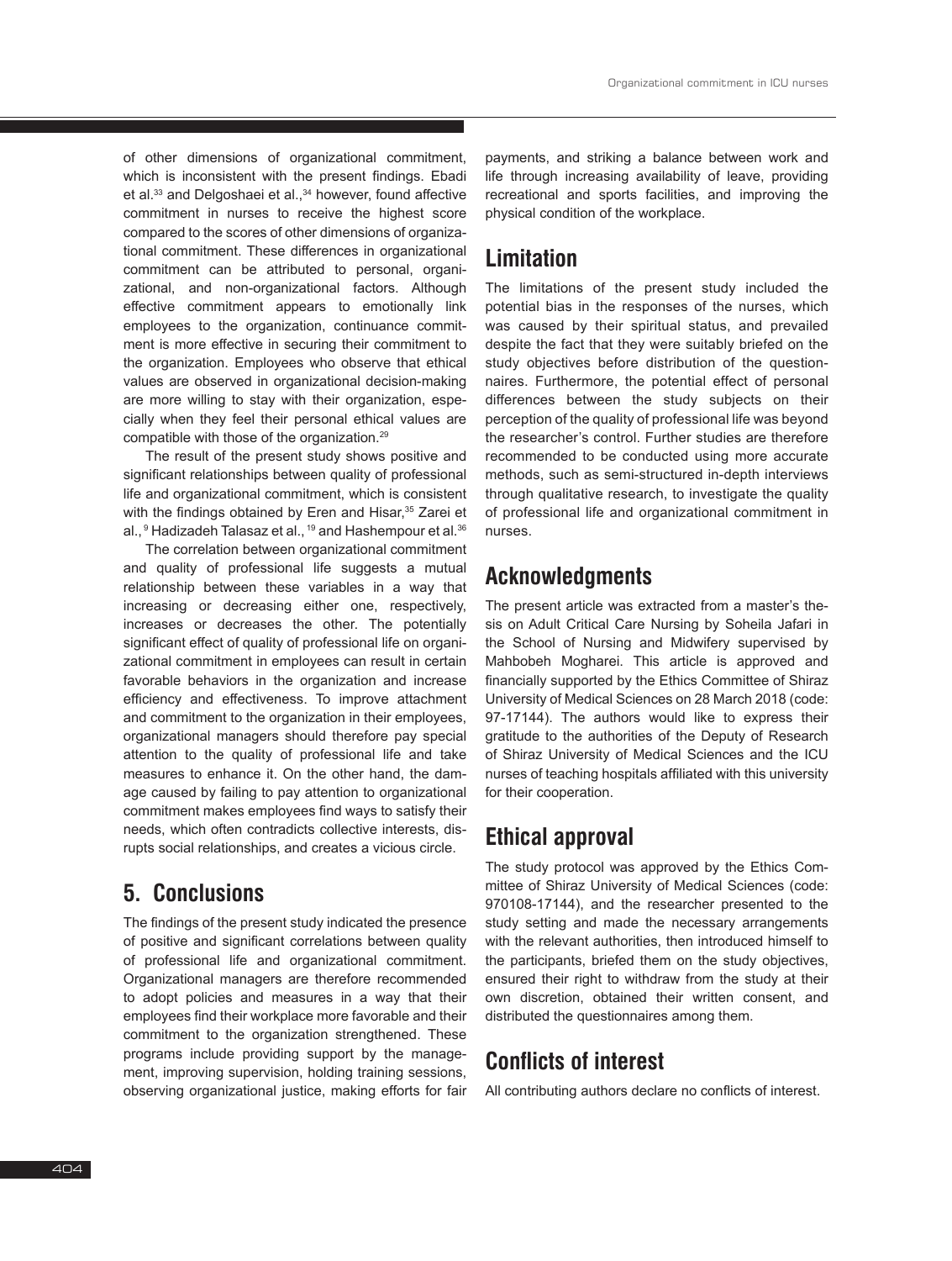#### **References**

- 1. Donoso LM, Demerouti E, Garrosa Hernandez E, Moreno-Jimenez B, Carmona Cobo I. Positive benefits of caring on nurses' motivation and well-being: A diary study about the role of emotional regulation abilities at work. *Int J Nurs Stud.* 2015;52:804–816.
- 2. Javadi M, Jafari M. Correlation between organizational commitment and productivity in staffs of Isfahan University of medical sciences teaching hospitals. *Health Inf Manag.* 2014;10:1044–1050.
- 3. Khoeiniha F, Sheikhi M, Shokati A, Mohammadpour A. Nurses' clinical performance assessment in critical care units in teaching and non-teaching hospitals in Qazvin city: Based on Synergy Model. *JHPM.* 2016;5:28–36.
- 4. Greasley K, Bryman A, Dainty A, Price A, Soetanto R, King N. Employee perceptions of empowerment. *Empl Relat.* 2005;27:354–368.
- 5. Nasiri-Ziba F, Bogheiri F. Mental health status of critical care nurses in teaching hospitals of Tehran. *Iran J Cardiovasc Nurs.* 2013;1:6–12.
- 6. Mohammadi M, Mozaffari N, Dadkhah B, Etebari Asl F, Etebari Asl Z. Study of work-related quality of life of nurses in Ardabil Province Hospitals. *J Health Care.* 2017;19:108–116.
- 7. Sinha C. Factors affecting quality of work life: Empirical evidence from Indian organizations. *Aust J Bus Manage Res.* 2012;1:31–40.
- 8. Bakhshi E, Kalantari R, Salimi N, Ezati F. Assessment of quality of work life and factors related to it based on the walton's model: a cross-sectional study in employment of health and treatment sectors in Islamabad City. *J Health Field.* 2019;6:13–19.
- 9. Zarei E, Ahmadi F, Danshkohan A, Ramezankhani A. The correlation between organizational commitment and the quality of working life among staff of Sarpolzahab health network. *J Health Promot Manage.* 2016;5:61–69.
- 10. Cohen A, Golan R. Predicting absenteeism and turnover intentions by past absenteeism and work attitudes: an empirical examination of female employees in long term nursing care facilities. *Career Dev Int*. 2007;12:416–432.
- 11. Shohoudi M, Gholami Z, Alizadeh L, Farajalahi R. Mediating role of spiritual leadership in the relationship between sport self-efficacy and professional commitment in physical education teachers. *Q J Educ Sch Stud.* 2014;2:58–79.
- 12. Toker S, Biron M. Job burnout and depression: Unraveling their temporal relationship and considering the role of physical activity. *J Appl Psychol.* 2012;97:699–710.
- 13. Hosseinian S, Majidi A, Habibi S. Effective intra-organizational factors on the organization commitments of the personnel of Tehran Metro Police Stations. *Denesh e Entezami.* 2007;9:9–25.
- 14. Atak M. A research on the relation between organizational commitment and learning organization. *Afr J Bus Manag.* 2011;5:5612–5616.
- 15. Siew P, Chitpakdee B, Chontawan R. Factors predicting organizational commitment among nurses in state hospitals, Malaysia. *Int Med J Malaysia.* 2011;10:21–28.
- 16. Mehdad A, Mahdavirad N, Golparvar M. Relationship between quality of work life dimensions with organizational commitment and its components. *J Sco Psychol.* 2011;6:41–53.
- 17. Bigelow H. *The Relationship between Quality of Work Life and Job Satisfaction and Organizational Commitment of the Secondary School Secondary School Teachers in Robat Karim*. Robat Karim: Kharazmi University; 2015.
- 18. Walton RE. Quality of work life: what is it? *Sloan Manag Rev*. 1973;15:11-21.
- 19. Hadizadeh Talasaz Z, Nourani Saadoldin S, Shakeri M. Relationship between components of quality of work life with job satisfaction among midwives in Mashhad, 2014. *Hayat.* 2015;21:56–67.
- 20. Allen NJ, Meyer JP. The measurement and antecedents of affective, continuance and normative commitment to the organization. *J Occup Psychol.* 1990;63:1–18.
- 21. Boyokzadeh F, Vanaki Z, Asareh M. Reflection of emotional intelligence's nurse managers on nurses' organizational commitment. *Q J Nurs Manage.* 2017;6:42–52.
- 22. Khodadadei N, Salehi S. Relationship between organizational commitment and nurses' clinical competency. *Q J Nurs Manag.* 2018;7:18–28.
- 23. Makarem A, Jorbonyan A, Hosseini MA, Bakhshi E. The relationship between organizational citizenship behavior and organizational commitment in welfare staff (Tehran 2013). *Arch Rehabil.* 2015;16:18–25.
- 24. Kelbiso L, Belay A, Woldie M. Determinants of quality of work life among nurses working in Hawassa town public health facilities, South Ethiopia: a cross-sectional study. *Nurs Res Pract.* 2017;2017.
- 25. Almalki MJ, FitzGerald G, Clark M. Quality of work life among primary health care nurses in the Jazan region, Saudi Arabia: a cross-sectional study. *Hum Resour Health.* 2012;10:30.